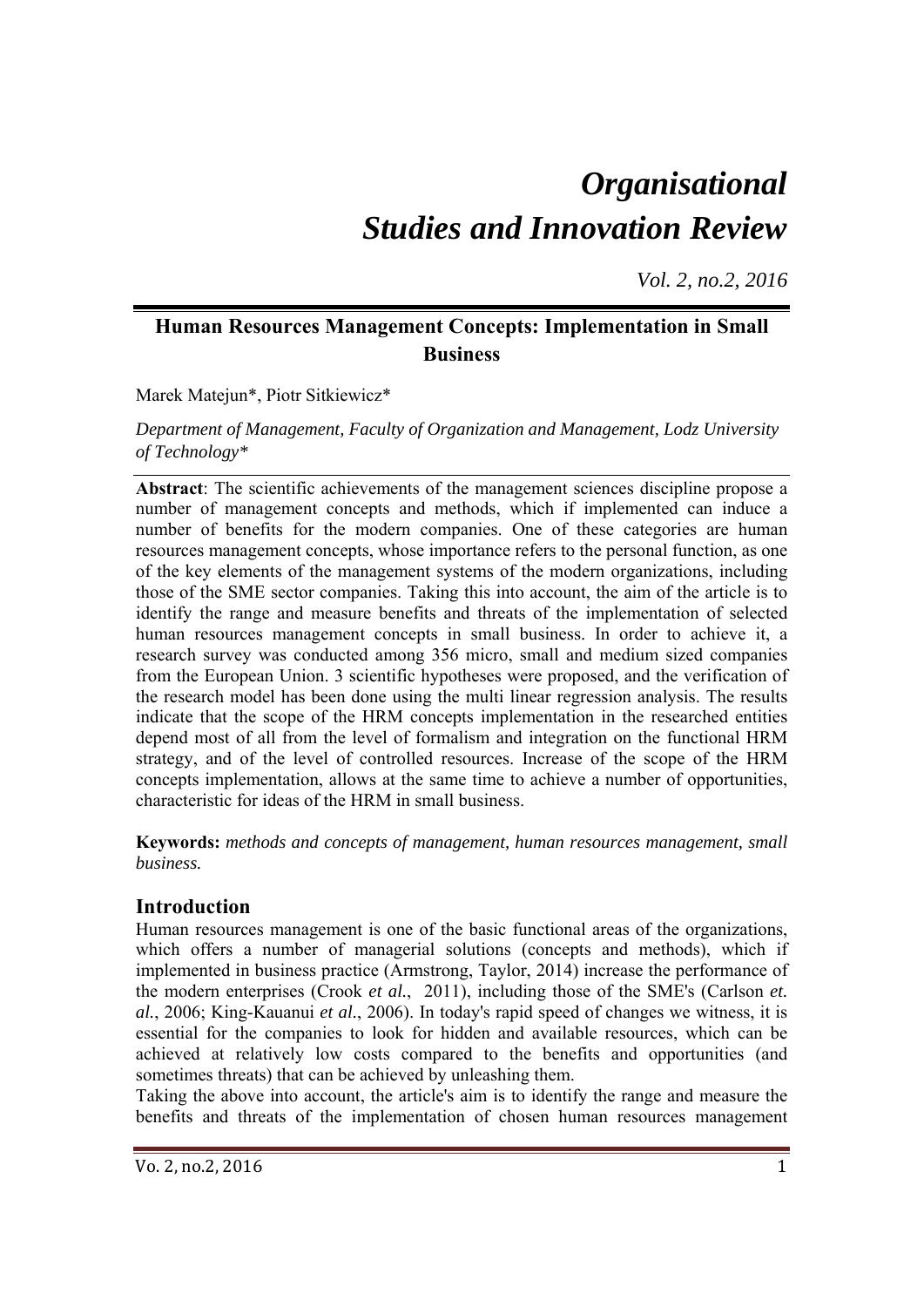concepts in small business. In order to achieve it, a research survey was conducted on 356 micro, small and medium sized enterprises from the EU. 3 research hypothesizes were proposed, and the verification of the model was done via multi linear regression analysis. Because the article focuses on innovative solutions of the human resources management concepts in a small business, this research is part of a research project no. 2015/17/B/HS4/00988, funded by the National Center of Science, Poland.

## **Literature Review**

Human resources management is a terms increasingly used by today's business. This concept refers to the philosophy, policies, procedures and standards related to managing employees within organizations. It is especially concerned with all activities that influence attracting, motivating, developing and retaining employees which drive the organization to its success (Sims, 2002). The speed of changes in today's businesses and all the processes in this area, including technological ones, a future leader must look in HR area from different perspective, with more foresight and accuracy (Losey, Meisinger, Ulrich, 2005).

Referring the argument above, human resource management is crucial for each business entity. Taking into account the number and important economic and social roles of micro, small and medium size companies in many countries around the world (Ayyagari et al., 2007; Robu, 2013), it is essential that these entities should recognize and utilize the possibilities that lie within this area. At the same time SME sector companies are very important support and the main driving force for the European Union economy (Schmiemann 2009; Wymenga *et al.*, 2012) and for the regional and local development (Baptista *et al.*, 2008).

The small business category (including micro, small and medium-sized enterprises) is defined on the basis of different qualitative and quantitative criteria (Berisha and Pula 2015). The most important qualitative characteristics of the small businesses are (Storey, Greene, 2010; Bridge, O'Neill, 2013): crucial meaning of position, knowledge, experience and even intuition of the owner, majority of the operations that take place in the local and regional market, shortage of tangible resources, growth and development that is based on low level capital requiring solutions, operations based on reaction rather than on long term planning, and short time for adapting to the market requirements and fluctuations. On the other hand, small business companies are directly and formally defined in the European Union by the quantitative criteria based on the European Commission Recommendation (2003) and the European Commission Regulation (2004), using the following ones: annual average employment level, annual turnover value and total value of assets. The limits of the small business category are set on the level of 249 employees and an annual turnover value of EUR 50 million or annual balance sheet total of EUR 43 million. Additionally, capital/ownership connections are taking into account.

Effective use of the concepts and methods of human resources management can accelerate growth and development of modern enterprises, reflected in the higher level of economic and financial indicators. Not all the solutions are possible to be implemented however in the small business. It needs to be carefully thought, what is applicable, how to successfully apply it, when to do so, and what the company wishes to achieve through it. It needs to be highlighted, that not all solutions applicable for large entities are applicable for the small ones (Welsh and White, 1981; Bannier and Zahn, 2012). The small business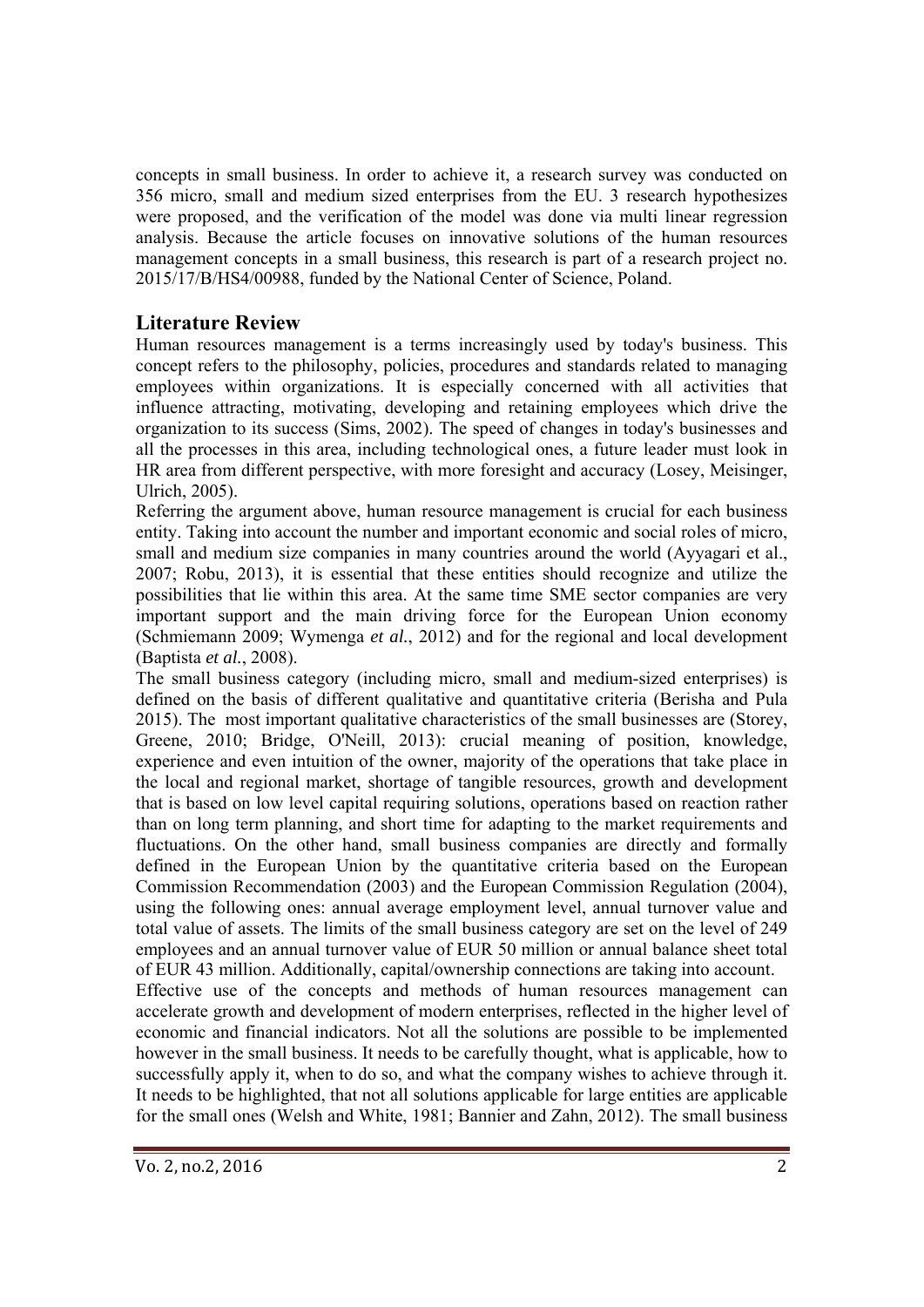relies heavily on the intuition of its owner and its operations are based on limited resources, while the big business have strategic plans for the future and have much more resources at its disposal. Research conducted by K.B. Massey and N. Campbell (2013) indicated that many small business owners-managers lack important knowledge related to labor law compliance and human resources management.

The management sciences theory suggest many concepts and methods in the HRM area (Martin, 2010), however it is not the aim of this article to mention and concentrate on all of them. The selected ones present themselves as very interesting from the perspective of today's economy and small business companies practice, and from researched opinions there is a growth trend regarding these. As for the concepts themselves, which are part of the research presented in this article, these are:

- life-long learning given as constant education and improvement process, allowing to increase competencies and the level of knowledge (even outside of the commonly followed education path) (Aspin, 2007),
- human resources internationalization as a result of multinational companies entering new markets, the transfer of labor force takes place, which has massively change the perception of the HRM process (Benscoter, 2012; Chang, Chang, 2015),
- the use of social media which has widely opened the new recruitment channel for the professionals in this area. We can mention linkedin, goldenline and many other dedicated portals, which serve as a non-traditional, however gaining more and more acceptance, recruitment area. In many cases it serves as a tool allowing to skip the CV screening stage of the recruitment (Sivertzen et al., 2013),
- the use of e-learning platforms which serves as an alternative for traditional inclasses process. By the use of information technology it allows interaction, focused learning, and reduced cost (Buzzetto-More, 2007). It can be mentioned as well that this tool allows to implement the culture of constant development and education in the organization,
- the use of analytical tools to measure efficiency these tools allow to daily measure the efficiency of the employees. They can be used to identify the issues employees encounter and immediate elimination of it, creating a bond with aim to increase efficiency and productivity (Torres-Coronas, Arias-Oliva, 2009),
- work-life balance it is especially important concerning the new generations entering the labor market, which characterize itself with good education, creativity, dynamics, and ability to sacrifice, however very much appreciating private time. This generation, commonly known as Y generation, values life more than professional work. Companies meet those expectations with flexible work time, work from home possibility and other benefits (Dhar, 2008),
- talent management as a integrated, ongoing process of recruitment, development, and retention of high promise and potential candidates that will highly contribute to the development of the organization (Gia-Pham, 2008),
- increased role of women in the organizations the duty of modern organizations is to provide today's women with the same status and position, as man have within the organizations. For this argument is definitely a fact that women have comparable education level and skills that allow them to actively compete on the labor market (Castilla, 2008),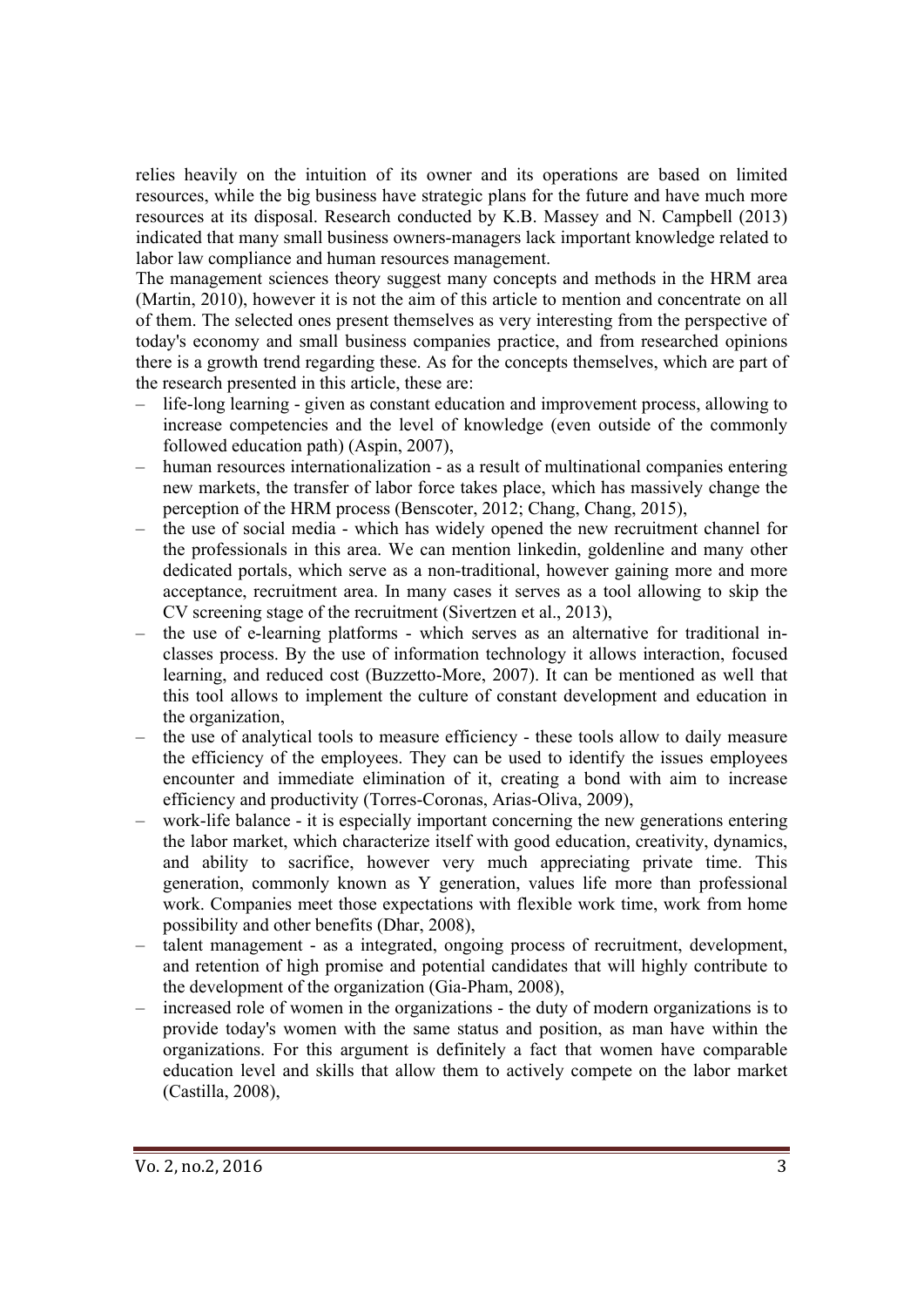- outsourcing in HR area the main fields concerning this point are: payroll management, administration of company's resources, human resources management systems, retention solutions. The threat concerning this kind of activity is definitely the break of connection between talent management and the strategy of the entity, however very beneficial is significant cost reduction (Hunter, Saunders, 2007),
- supporting employees in the age  $50<sup>+</sup>$  even though these employees often have difficulties in changing jobs due to progressing age, they are the source of knowledge and coaches for junior employees, who seek coaches and mentors that efficiently transfer the knowledge and experience to them (Grzesiak, 2014),
- supporting employees with personal problems the employees that undergo personal problem may have temporarily lower efficiency and productivity at work, however based on the potential of the employee, the company should assess whether it is in its interest to accept it and support the employee in solving those problems as soon as possible (ex. unpaid leave, financial support in terms of loan etc.), and then using the full potential again or not. Additionally this kind of support helps to develop unique gratitude connection between the employee and its employer (Grant *et al.*, 2008).

The approach towards implementation of the HRM concepts may differ significantly per company (Brewster, Mayrhofer, 2012). It depends strongly on the level formalization of the human resources management system (Kotey and Slade, 2005; Barrett and Mayson, 2007). Part of the companies base their system on the existing and codified strategy, and harmonize certain methods together with their long term planning and goals, while some perform those actions in not properly planned and coordinated way. It is visible when a large enterprise will be compared to an average small business. Large enterprises base their operations on strategic aims and long term planning, while the actions taken in the small business rely heavily on the owner's intuition and approach an decisions, leaving this field often without structured approach. Together with the above considerations, an important factor are company's resources. Many of the discussed concepts require investments (Shaw *et al.*, 2013). Moreover in order to succeed, proper organizational and socio-cultural infrastructure is required. Presented considerations lead to formulate the following research hypothesis:

*H1: The scope of implementation of the human resources management concepts in small business is significantly, directly and positively dependent on formalism and integration level of functional strategy in the human resources area and the level of resources controlled by the enterprise.* 

Certainly implementation of the HRM concepts is accompanied by both opportunities (or benefits) and threats (Wood, Wall, 2007; Schaufeli, Salanova, 2007; Dwivedula *et al.*, 2015). As for the benefits, the following can be included:

- development of the human resources competencies,
- higher level of employees engagement,
- moving part of the responsibility and pressure from the owners to subordinates by delegating task and segregation of duties,
- improvement of brand perception on the labor market,
- reducing the turnover level of the human resources.
- As for the threats, the below can be mentioned:
- transformation of the organizational culture in not desired direction,
- high costs of implementation in the HRM area,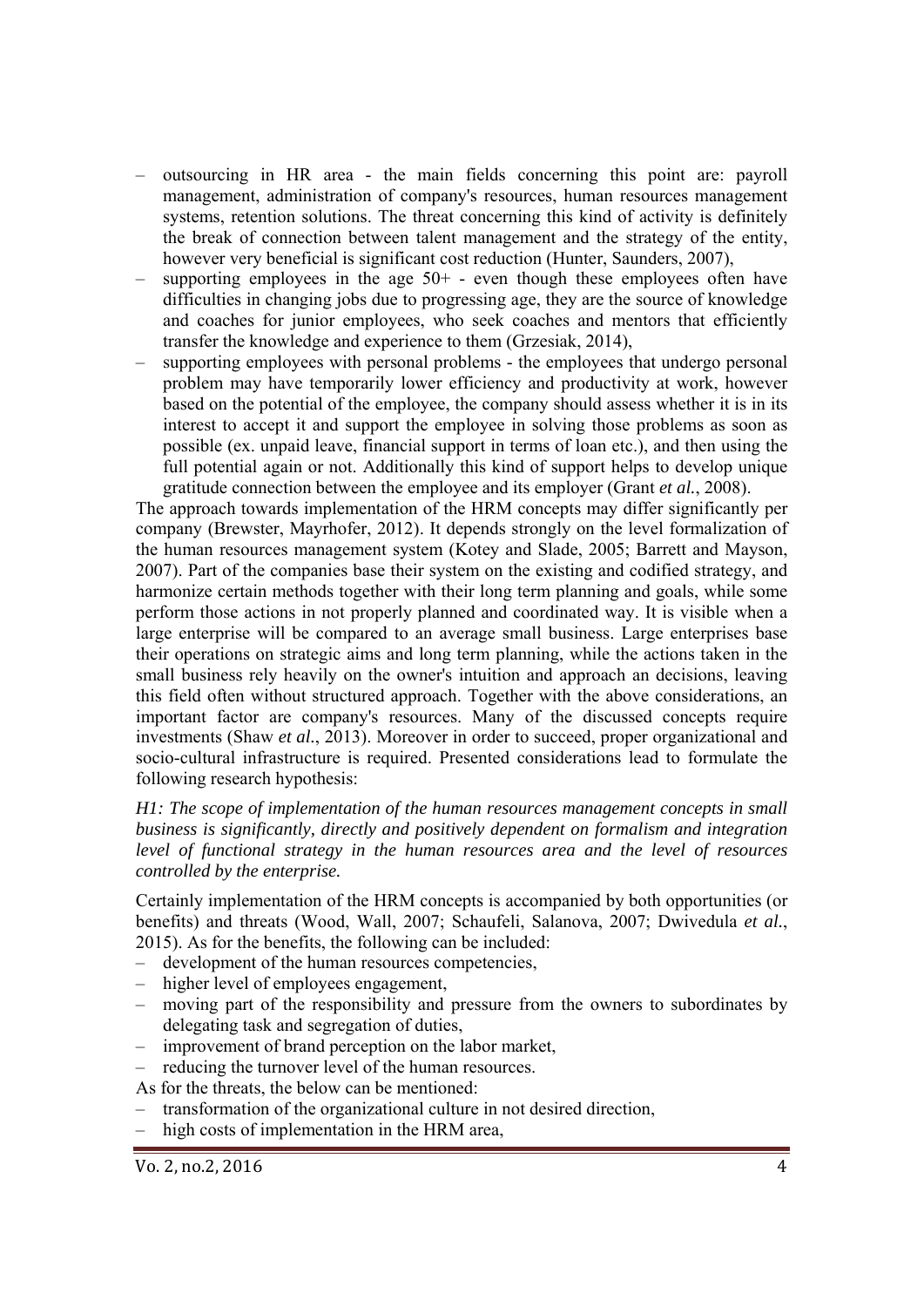- reduced motivation of the employees not covered by HRM concepts,
- reduced efficiency of the employees not covered by HRM concepts,
- disorganizations and distortions connected with implementation of the HRM concepts.

The above arguments lead to formulate the following research hypothesizes:

*H2: The scope of implementation of the human resources management concepts significantly and directly increases the level of human resources management opportunities in small business companies.* 

*H3: The scope of implementation of the human resources management concepts significantly and directly reduces the level of human resources management threats in small business companies.* 

The verification of the research hypothesizes may serve as a guide for owners and managers of the SME sector companies in how to increase the opportunities and reduce the threats connected with implementation of the HRM concepts in their companies.

### **The Methodology and Research Model**

In order to achieve the article's aim and to verify the research hypothesizes, theory testing research approach was used (Lancaster, 2007, p. 28), in which quantitative study was conducted on the random sample of 356 micro, small and medium sized companies from the European Union. The cognitive value of the analysis is based on nomothetic research approach (Salvatore, Valsiner, 2010), which is common for the social character opinion research (Babbie, 2014) directed towards the search for the general properties and utilizing the statistical methods to show the results of the research on the given sample of enterprises.

As a research method, the survey research (Sapsford, 2007) was selected and used, which is one of the methods recommended in the research on human resources management and development concepts (Akinci, Saunders, 2015). As a research technique, CSAQ - *Computerized Self-Administered Questionnaire* was used *(*Callegaro*et al.*, 2015), and the questionnaire application was a survey platform available for respondents at www.webankieta.pl.

In order to determine the size of the surveyed companies used the criteria of uniform, formal definition of micro, small and medium-sized enterprises obligatory in the European Union were used. These criteria were formulated by the EU Comission (2015) and the following were taken into account: (1) the average annual level of employment (in terms of full time employees), (2) the level of turnover, and (3) the level of the entities assets. Additionally, only autonomous companies, were taken into account, meaning those whose capital/ownership relations did not exceed 25%.

Based on participants declaration, the following were identified in the research sample: 235 (66%) micro, 89 (25%) small and 32 (9%) medium-sized enterprises. Analyzed companies mostly operated as individual companies (55%) in service sector (69%), in the local market (42%). Majority of the companies operated over 20 years (31%) or between 5 to 10 years (29%), more often in the traditional (71%) then advanced technology (29%) businesses. The specifics of the research technique indicate that all analyzed companies have internet access and use electronic mail actively. The respondents were mostly owners (65%), less frequently managers (22%) or other authorized employees (13%) of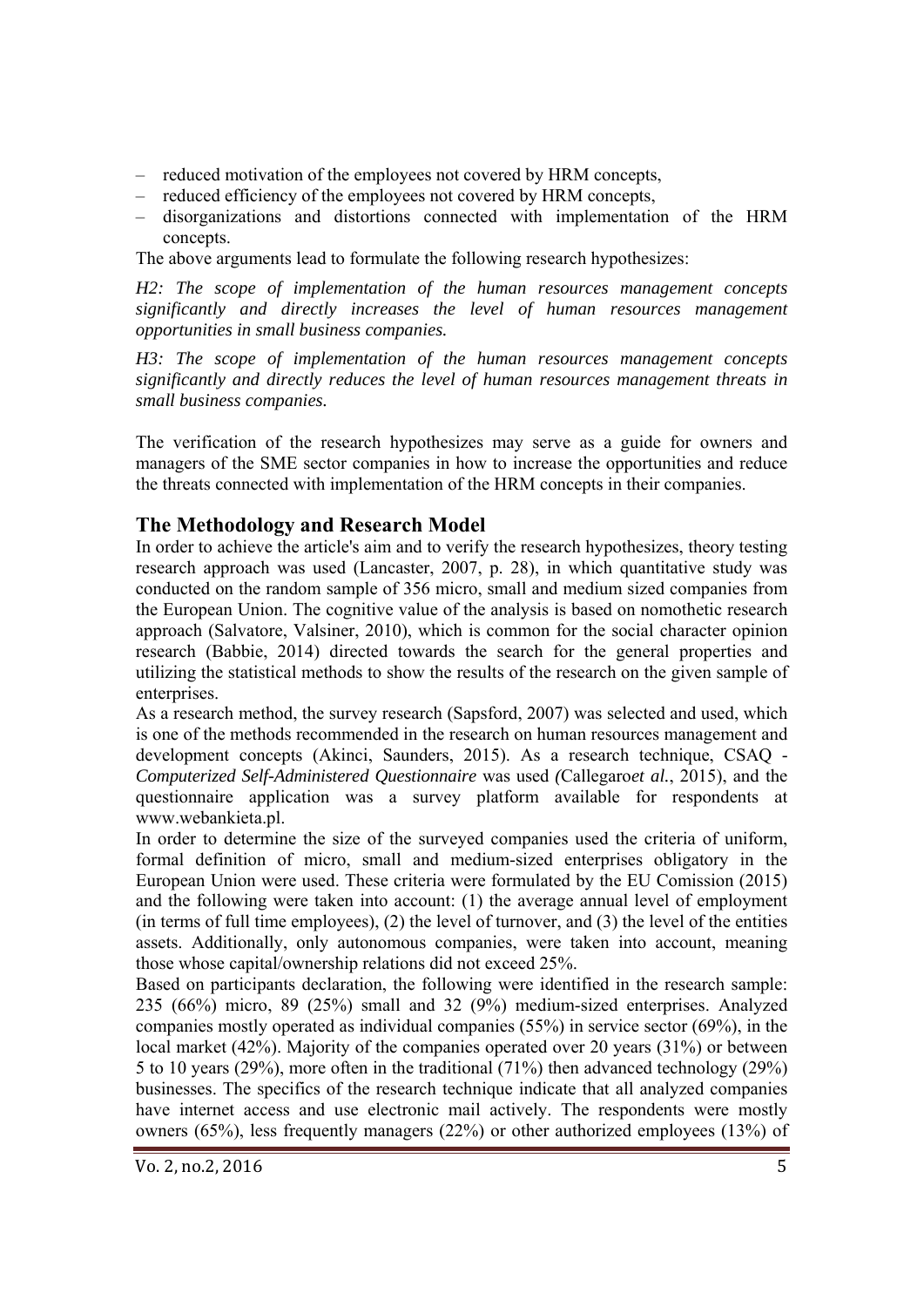these companies, which had the knowledge over the company's operations and human resources management practices within them. They were mostly men (58%), people between the age of 31 to 50 years (60%), and people with higher education (84%) in technical (36%) or economic fields (31%).The detailed characteristics of the surveyed enterprises and respondents is presented in table 1.

| Variable                          | Number         | Percentage |
|-----------------------------------|----------------|------------|
| Legal form of the company         |                |            |
| Individual company                | 195            | 55%        |
| Private/general partnership       | 55             | 15%        |
| Limited liability company         | 85             | 24%        |
| Joint stock company               | $\,8\,$        | 2%         |
| Cooperative                       | 13             | 4%         |
| Dominant sector of operations     |                |            |
| Trade                             | 61             | 17%        |
| Service                           | 246            | 69%        |
| Production                        | 49             | 14%        |
| Range of market operations        |                |            |
| Local                             | 45             | 13%        |
| Regional                          | 65             | 18%        |
| National                          | 149            | 42%        |
| International                     | 97             | 27%        |
| Company age                       |                |            |
| Up to 5 years                     | 27             | 7%         |
| Over 5 to 10 years                | 103            | 29%        |
| Over 10 to 15 years               | 67             | 19%        |
| Over 15 to 20 years               | 50             | 14%        |
| Over 20 years                     | 109            | 31%        |
| <b>Gender of respondent</b>       |                |            |
| Male                              | 151            | 42%        |
| Female                            | 205            | 58%        |
| <b>Position of respondent</b>     |                |            |
| Owner                             | 231            | 65%        |
| Manager                           | 79             | 22%        |
| Delegated employee                | 46             | 13%        |
| Age of respondent                 |                |            |
| Up to 30 years                    | 38             | 11%        |
| 31-40 years                       | 123            | 34%        |
| $41-50$ years                     | 92             | 26%        |
| Above 50 years                    | 103            | 29%        |
| <b>Respondent education level</b> |                |            |
| College/University                | 299            | 84%        |
| High                              | 53             | 15%        |
| Professional                      | $\overline{4}$ | $1\%$      |

*Table 1: Detailed characteristics of the surveyed enterprises and respondents* 

 *(Source: Own work based on survey results)* 

The research model assumes that the range of implementation of the actions connected with human resources management concepts is significantly, directly and positively dependent from formalism and integration of functional strategy in the area of human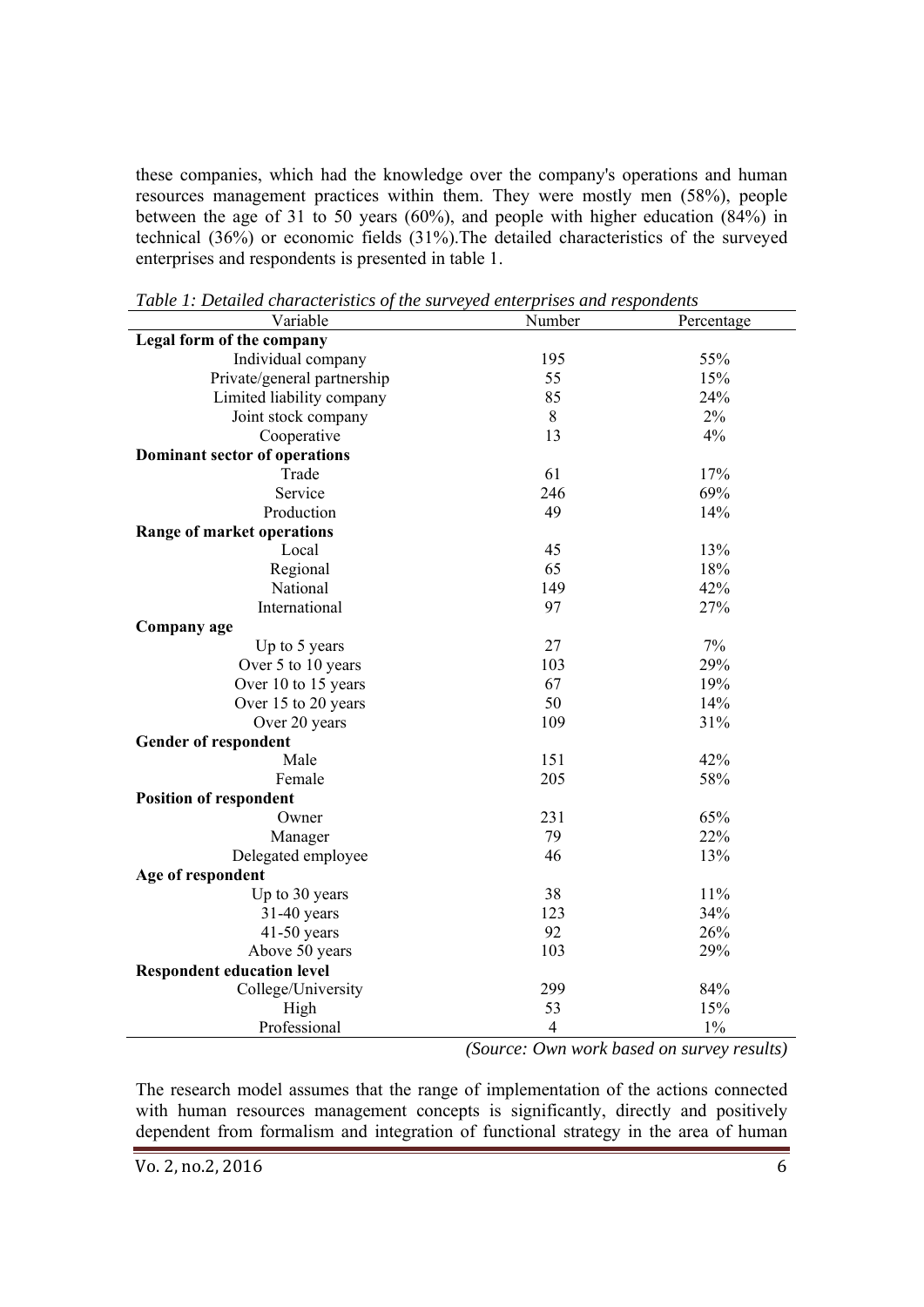resources management and of the level of the resources, the an entity has (H1). On the other side however it significantly and directly increases human resources management opportunities (H2) and reduces the level of human resources management threats (H3). The proposed research model is presented in figure 1.

*Figure 1: Research Model* 



*(Source: own work based on theoretical considerations)* 

The statistical analysis was conducted in the IBM SPSS Statistics (Wagner, 2015). The following methods and statistical tools common for social sciences research methodology were used (Yang, 2010):

- frequency analysis as a basic statistic and analysis of arithmetic mean as measure of location,
- Pearson's correlation coefficient r<sub>xy</sub> and Spearman's correlation coefficient r<sub>s</sub> and their significance tests as a measures of interdependence of phenomena,
- analysis of multiple linear regression to evaluate the effect of impact the independent variables on the dependent variable.

To interpret the level of interdependence of phenomena, an approach based on a proposal made by J. Cohen (1992), was adopted, adjusted to fit the specific nature of behavioral research, the use of which is recommended to evaluate social opinions in management science (Dixon, Woolner, 2012). The following interdependence scores were taken as cutoff scores of the linear correlation coefficient: 0.1 - weak; 0.3 - medium; 0.5 - strong,  $0.7 -$  very strong.

The assessment of level of resources controlled by surveyed companies, human resources management opportunities and threats were compared to the results of the main competitors, which allows to achieve more complete measure and more precise positioning of the company in the market area. This approach is recommended especially in the research of the resources and the performance of the companies (Koh*et al.*, 2007; Keh *et al.*, 2007).

To assess the reliability of the used scales, alfa L. Cronbach (1951) indicator was used, allowing to rate the level of integrity taking place between many items of the defined synthetic variable (Hair *et al.*, 2006). As acceptable level of this indicator, the following was taken, alfa Cr. > 0.7 (Burns, Burns, 2008; Sarstedt, Mooi 2014).

## **Results and Discussion**

In the first stage of the research, the analysis of the implementation of the actions connected with chosen human resources management concepts took place. The results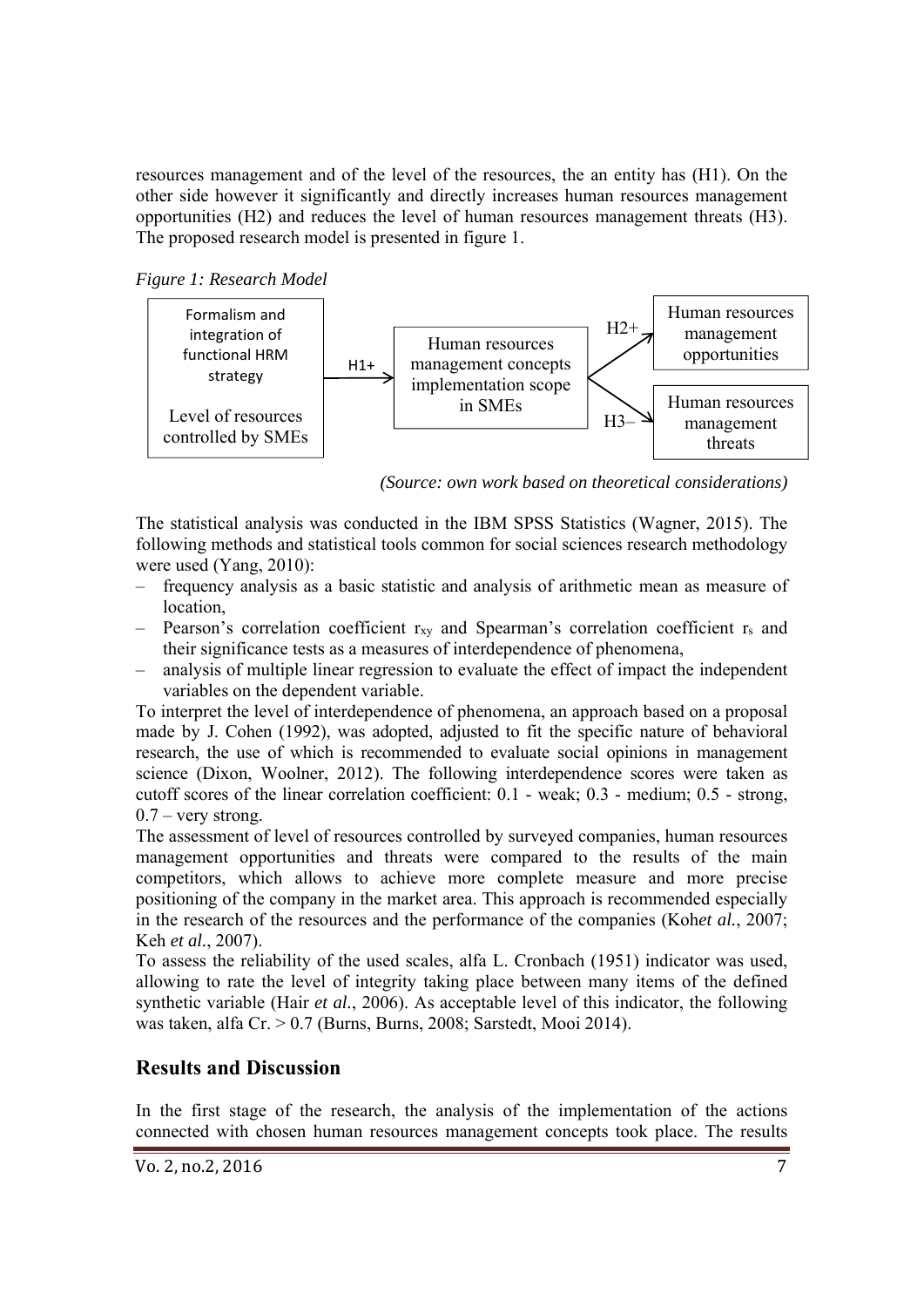indicate that the analyzed SME sector companies make use of the proposed concepts in relatively high degree (the average for the researched companies is at the level of 5 concepts). The range of the implementation is statistically dependent from the size of the researched entities,  $r_s$  (N = 356) = 0.16, p < 0.01, however the value of the correlation coefficient shows weak dependence. The detailed range of the implementation of the actions from the chose human resources management concepts in the researched companies is presented in table 2.

| Human resources                                                        |            | Overall in    |           | Micro |           | Small         |           | Medium        |  |
|------------------------------------------------------------------------|------------|---------------|-----------|-------|-----------|---------------|-----------|---------------|--|
| management concept                                                     | the sample |               | companies |       | companies |               | companies |               |  |
|                                                                        | N          | $\frac{0}{0}$ | N         | $\%$  | N         | $\frac{0}{0}$ | N         | $\frac{0}{0}$ |  |
| Life Long Learning                                                     | 225        | 63%           | 150       | 64%   | 53        | 60%           | 22        | 69%           |  |
| Internationalization of the human<br>resources                         | 61         | 17%           | 34        | 14%   | 20        | 22%           | 7         | 22%           |  |
| The usage of the social media                                          | 220        | 62%           | 151       | 64%   | 50        | 56%           | 19        | 59%           |  |
| The usage of the e-learning platforms                                  | 110        | 31%           | 64        | 27%   | 33        | 37%           | 13        | 41%           |  |
| The usage of the analytical methods<br>that measure efficiency at work | 96         | 27%           | 54        | 23%   | 29        | 33%           | 13        | 41%           |  |
| Work-life balance                                                      | 267        | 75%           | 178       | 76%   | 65        | 73%           | 24        | 75%           |  |
| Talent management                                                      | 267        | 75%           | 177       | 75%   | 63        | 71%           | 27        | 84%           |  |
| Increasing the role of woman within the<br>organization                | 143        | 40%           | 87        | 37%   | 40        | 45%           | 16        | 50%           |  |
| HR outsourcing                                                         | 101        | 28%           | 66        | 28%   | 28        | 31%           | 7         | 22%           |  |
| Supporting employees in the age of $50+$                               | 172        | 48%           | 101       | 43%   | 49        | 55%           | 22        | 69%           |  |
| Supporting employees that have<br>personal problems                    | 268        | 75%           | 162       | 69%   | 77        | 87%           | 29        | 91%           |  |

*Table 2: The degree of implementation of the actions from the chosen human resources concepts in chosen companies.* 

*(Source: Own work based on survey results)* 

To the most common activities in the area of the human resources management, participants included promotion and creation of the possibilities of the development for the best employees, taking actions to create a work life balance and supporting employees that have personal problems. From the other side however, the lowest level is given to the use of the analytical methods that measure the efficiency of work and internationalization of the human resources. The researched entities in relatively low level use the e-learning platforms in the development process, and give actions to the outside companies.

As the next step, an assessment of the basic factors that determine the scope of human resources concepts implementation in the surveyed companies was conducted. According to the research model they are as follows: (1) level of formalism and integration of functional strategy in the human resources area and (2) level of the resources controlled by the companies. To assess the first variable, a scale identifying the level of formalism and integration of the strategic solutions in the HRM area in the company was used. Taking into account the specifics of the strategic management solutions in small business (Hayton, 2003; Mazzarolet al*.*, 2009), based on H. Kock and P.‐E.Ellström (2011) the following scale was adopted:  $1 -$  none HRM strategy;  $2 -$  plans in the stage of development of the HRM strategy;  $3 -$  informal HRM strategy;  $4 -$  HRM strategy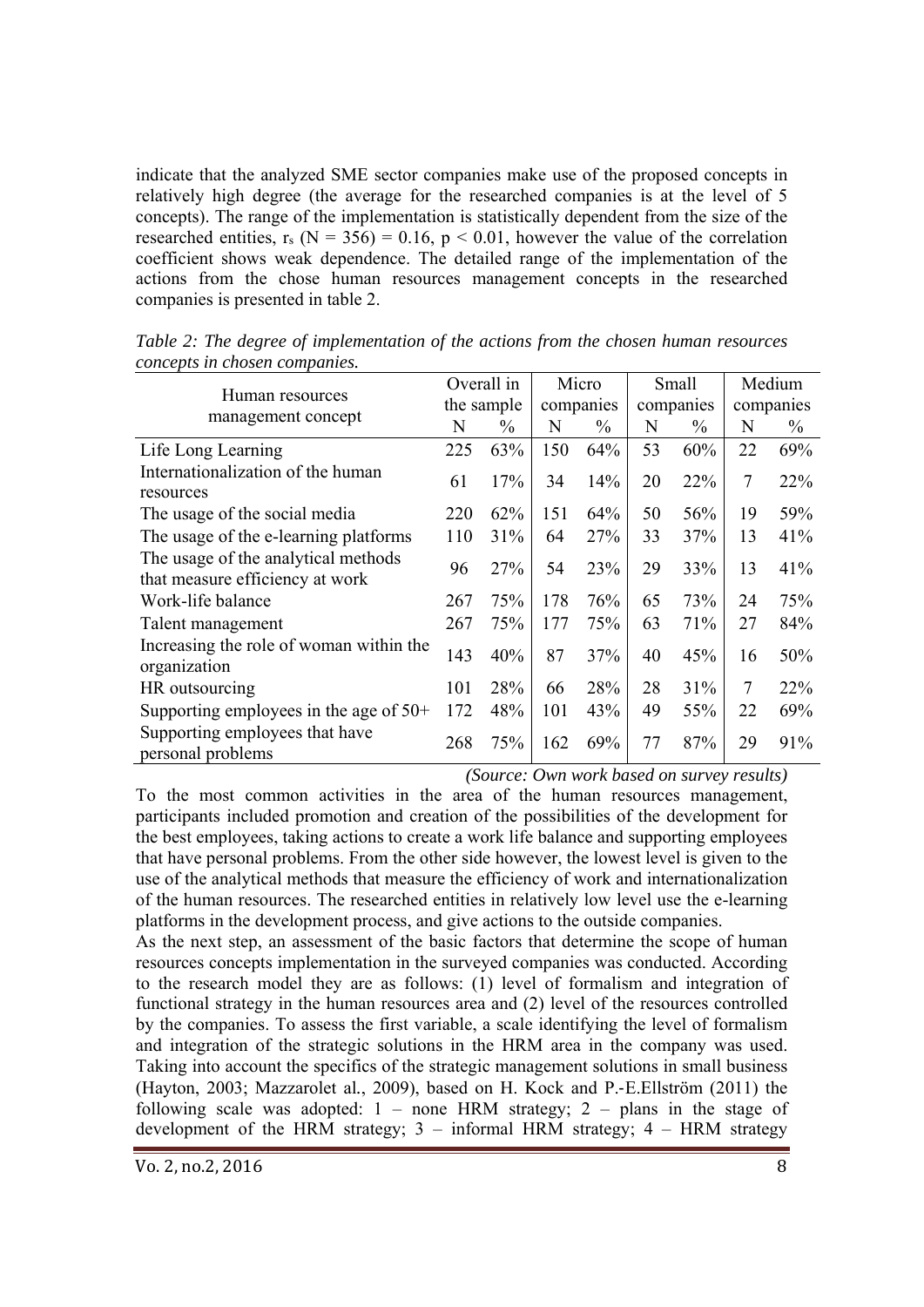codified in the form of documents and notes; 5 - HRM strategy in the form of official document. The results indicate that majority of the participants declare informal level of the HRM functional strategy. The level of formalization and integration of the solutions grows statistically significant together with the size of the entity,  $r_s$  (N = 356) = 0.26, p < 0.01, and as well with the rang of their market operations,  $r_s$  (N = 356) = 0.15, p < 0.01. The detailed level of the formalism and the integration of the strategic solutions in the HRM area is presented in table 3.

|                                                    | Overall in |       | Micro     |               | Small                       |       | Medium         |      |
|----------------------------------------------------|------------|-------|-----------|---------------|-----------------------------|-------|----------------|------|
| HRM strategy formalism and                         | the sample |       | companies |               | companies                   |       | companies      |      |
| integration level                                  | N          | $\%$  | N         | $\frac{0}{0}$ | N                           | $\%$  | N              | $\%$ |
| Lack of HRM strategy                               | 94         | 26%   | 72        | 31%           | 20                          | 22%   | $\overline{2}$ | 6%   |
| HRM strategy in development<br>phase               | 42         | 12%   | 32        | 14%           | 6                           | 7%    | 4              | 13%  |
| Informal HRM strategy                              | 183        | 51%   | 121       | 51%           | 48                          | 54%   | 14             | 44%  |
| HRM in the form of a set of<br>documents and notes | 24         | $7\%$ | 3         | $1\%$         | 13                          | 15%   | 8              | 25%  |
| <b>HRM</b> strategy                                | 13         | $4\%$ |           | 3%            | $\mathcal{D}_{\mathcal{L}}$ | $2\%$ | 4              | 13%  |

*Table 3: The level of formalization and integration of the strategic solutions in the HRM area* 

*(Source: Own work based on survey results)* 

To assess the level of the assets controlled by the researched entities, an approach based on the basic categories of resources used by the SME sector companies was used (Greene*et al.*, 1997). It includes:

- human resources, including competencies and the experience of the employees and the management,
- technical and infrastructural assets, including buildings and equipment,
- financial assets equity and the ability to receive alternative sources,
- relational asset the connections and contracts with the external environment ex. clients, suppliers, financial institutions,
- market assets, including the brand and knowledge of the market
- technical assets, including know-how, patents, licenses,
- organizational assets, including the management processes and organizational structure.

The assessment of the above was conducted in relation to the main competitors in the defined scale from 1 (far worse than the competitors) to 7 (far better than the competitors). For the accepted scale, satisfactory level of the alfa factor was achieved, Cr.  $alpha = 0.86$ . The surveyed companies rated the average level of resources controlled by themselves as slightly better than competing companies (the average indication was 4.66). The resources assessed relatively better than those in the competing companies were: human resources, relational resources and market resources. The level of controlled resources is significantly correlated to the size of the surveyed enterprises,  $r_s$  (N = 356) = 0.28,  $p < 0.01$ , however the level of correlation indicating weak relationship between these variables.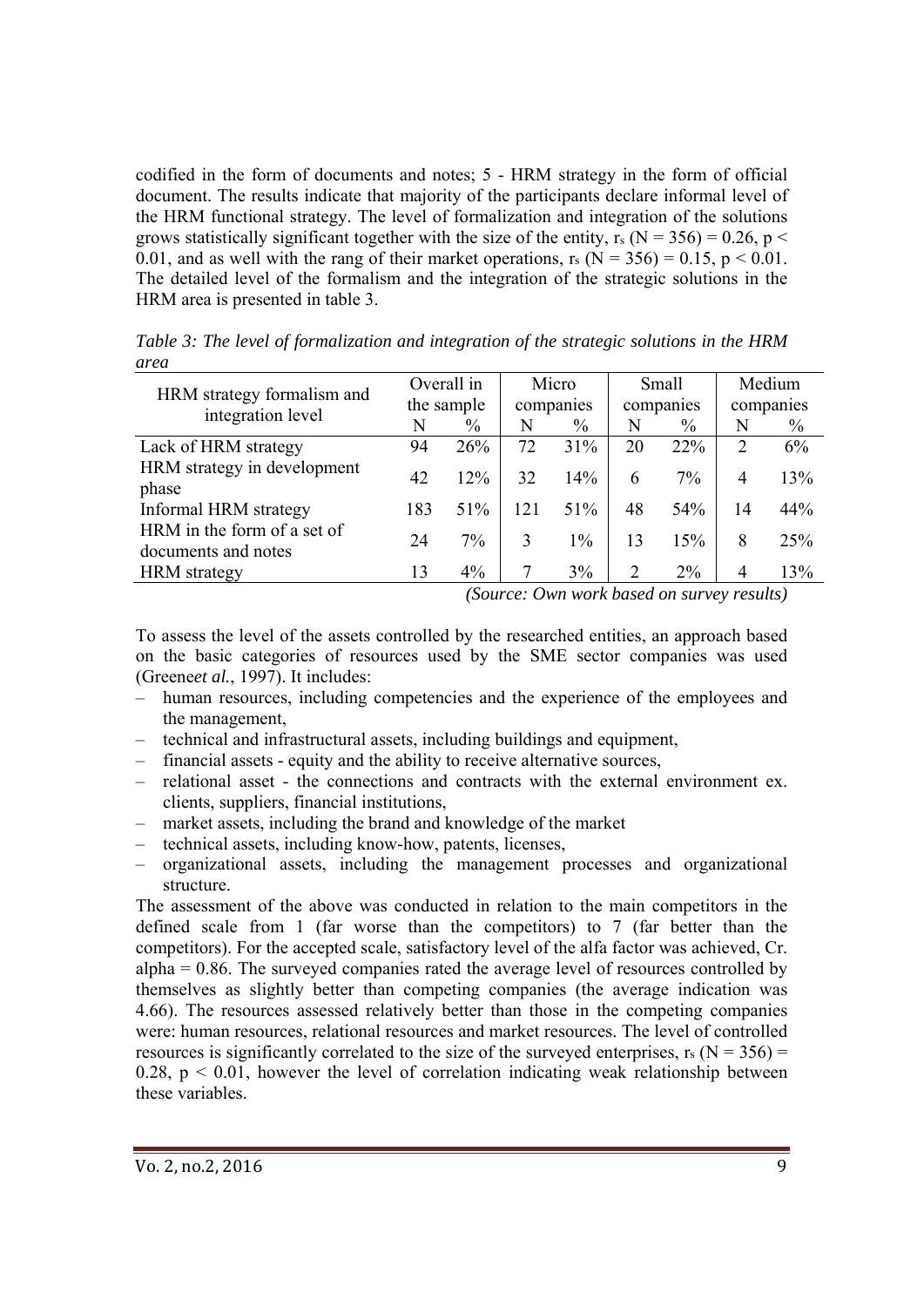In the following part of the analysis, an assessment of the human resources management opportunities and threats identified in the researched companies was conducted. To measure them, the synthetic indicators based on 5 items (both indicators) were used. These items were identified based on the considerations concerning the benefits and the threats resulting from the use of the concepts in the area of human resources management. Each item was assessed in the scale from 1 (does not concern my company) to 7 (it fully concerns my company).

In terms of opportunities, competencies of the human resources, growth of engagement of the employees, segregation of duties implementation to reduce the pressure on owners, improvement of the company's image and reduction of turnover, were pointed. On this basis, an acceptable level of assessment given on alfa scale, Cr. alpha = 0.85. As for certain threats, the following were included: transformation of organizational culture in not wanted direction, unjustified cost of implementing HRM concepts, decrease of motivation and productivity of employees not covered by implemented solutions, disorganization and distortions connected with the implementation of HRM concepts. The level of alfa is in this case,  $Cr.$  alpha = 0.95. The results indicate that human resources management opportunities were assessed on higher level (the average of 5.09) than threats (2.64). Both variables differ in this case in terms of the size of the companies. As for opportunities, a positive correlation was identified,  $r_s$  (N = 356) = 0.23, p < 0.01, however as for the threats, correlation has a negative value,  $r_s (N = 356) = -0.12$ ,  $p < 0.05$ . In both cases, low level of correlation was identified. As a result of identification and assessment of the above, it was possible to conduct the verification of the research model. Multiple linear regression was used. As dependent variables the following were taken:

- the scope of operations in the area of human resources management concepts taken in the surveyed companies (sub model A),
- the level of human resources management opportunities in the analyzed enterprises (sub model B),
- the scope of human resources management threats in the surveyed SME's (sub model C).

As independent variables in sub model A the following were taken: (1) level of formalism and integration of functional strategy in human resources area and (2) level of resources controlled by the company. In sub models B and C, the scope of activities in the area of human resources management concepts implemented in the surveyed companies, worked as independent variable. Additionally, the model took into account controlling variables, in which 2 groups were selected: (1) variables connected with the specifics of the surveyed companies and (2) variables connected with the profile of the respondents. The results of the regression analysis are given in table 4.

The results indicate that both major independent variables, statistically significantly and positively determine the scope of HRM concepts implementation in the researched companies (sub model A). It positively verifies hypothesis H1 according to which the scope depends on formalism and the level of integration of the functional strategy in the human resources area and the level of resources, controlled by the enterprise. Higher formalization and integration of the strategic solutions in the HRM area allows to choose better management concepts adjusted to the needs of companies and corresponds with their long term strategic goals. On the other side however implementation of these methods requires to take certain investment efforts.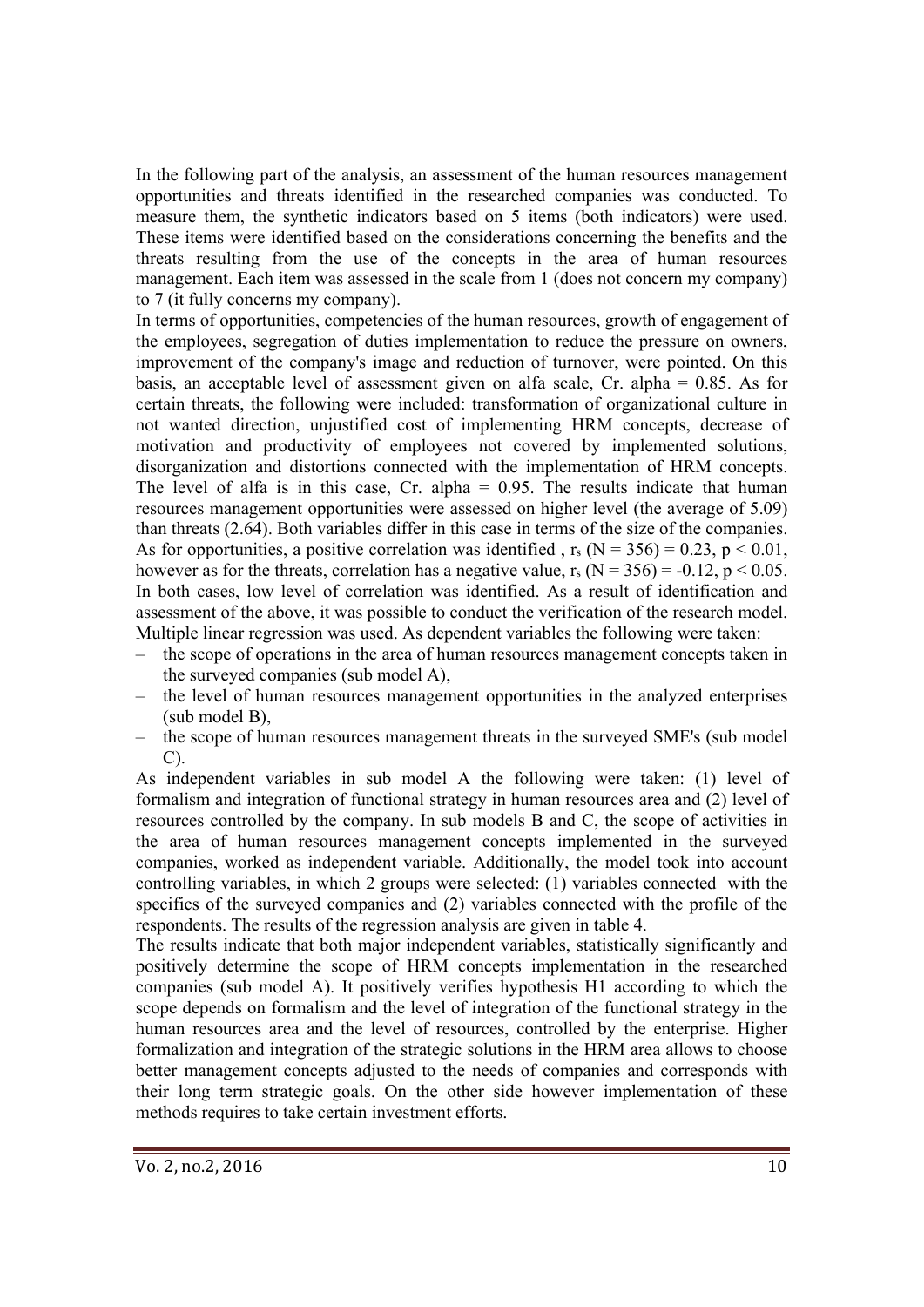| Variables                                                      | Sub model A                                    | Sub model B                 | Sub model C                   |  |
|----------------------------------------------------------------|------------------------------------------------|-----------------------------|-------------------------------|--|
| Dependent variable                                             | <b>HRM</b> concepts<br>implementation<br>scope | <b>HRM</b><br>opportunities | <b>HRM</b> threats            |  |
| Formalism and integration of functional<br><b>HRM</b> strategy | $0.62**$ $(0.11)$<br>[0.30]                    |                             |                               |  |
| Level of controlled resources                                  | $0.53**$ (0.12)<br>[0.22]                      |                             |                               |  |
| HRM concepts implementation scope                              |                                                | $0.29**$ (0.03)<br>[0.47]   | $-0.26**$ (0.04)<br>$[-0.34]$ |  |
| Size of the company                                            | 0.15(0.19)                                     | $0.52**$ (0.11)             | $-0.42**$ (0.14)              |  |
|                                                                | [0.04]                                         | [0.24]                      | $[-0.16]$                     |  |
| Dominant sector of operations                                  | $-0.35(0.19)$                                  | 0.03(0.11)                  | $-0.05(0.15)$                 |  |
|                                                                | $[-0.10]$                                      | [0.01]                      | $[-0.02]$                     |  |
| Range of market operations                                     | 0.10(0.11)                                     | $-0.04(0.07)$               | 0.00(0.09)                    |  |
|                                                                | [0.05]                                         | $[-0.03]$                   | [0.00]                        |  |
| Level of technologic advancement                               | 0.18(0.24)                                     | $-0.11(0.14)$               | $-0.03(0.18)$                 |  |
|                                                                | [0.04]                                         | $[-0.04]$                   | $[-0.01]$                     |  |
| Age of the company                                             | $-0.12(0.09)$                                  | $-0.03(0.05)$               | $-0.02(0.07)$                 |  |
|                                                                | $[-0.07]$                                      | $[-0.03]$                   | $[-0.02]$                     |  |
| Gender of respondent                                           | 0.12(0.23)                                     | $-0.24(0.14)$               | 0.32(0.18)                    |  |
|                                                                | [0.03]                                         | $[-0.09]$                   | [0.09]                        |  |
| Position of respondent                                         | $-0.14(0.18)$                                  | $-0.36**$ (0.10)            | $0.59**$ (0.13)               |  |
|                                                                | $[-0.04]$                                      | $[-0.18]$                   | [0.25]                        |  |
| Age of respondent                                              | 0.23(0.12)                                     | $-0.18*(0.07)$              | 0.12(0.09)                    |  |
|                                                                | [0.10]                                         | $[-0.13]$                   | [0.07]                        |  |
| Respondent education level                                     | 0.09(0.27)                                     | $-0.13(0.16)$               | 0.06(0.20)                    |  |
|                                                                | [0.02]                                         | $[-0.04]$                   | [0.01]                        |  |
| Constant                                                       | 1.02(1.22)                                     | $4.85**$ (0.66)             | $2.97**$ (0.85)               |  |
| Observations                                                   | 356                                            | 356                         | 356                           |  |
| $R^2/R^2$ corrected                                            | 0.22 / 0.19                                    | 0.31 / 0.29                 | 0.20 / 0.17                   |  |
| F-stat                                                         | $8.68**$                                       | 15.48**                     | $8.44**$                      |  |

#### *Table 4: Verification of the research model*

Multiple linear regression analysis. Standard errors in parentheses, standardized coefficients in square brackets. \* significant at 0.05; \*\* significant at 0.01.

*(Source: Own work based on survey results)* 

The scope of implementation of HRM concepts is connected with the increase of certain opportunities and reduced threats in terms of the use of modern management concepts. It verifies therefore positively hypothesizes H2 and H3, with the effects differing statistically in terms of the size of the companies. It concerns medium sized entities, rather than those small and micro ones.

Statistically significant affection of the characteristics of the participants on the results, was observed in sub models B and C. It concerns most of all the people who participated in the research itself. The results indicate that the owners and the managers assess the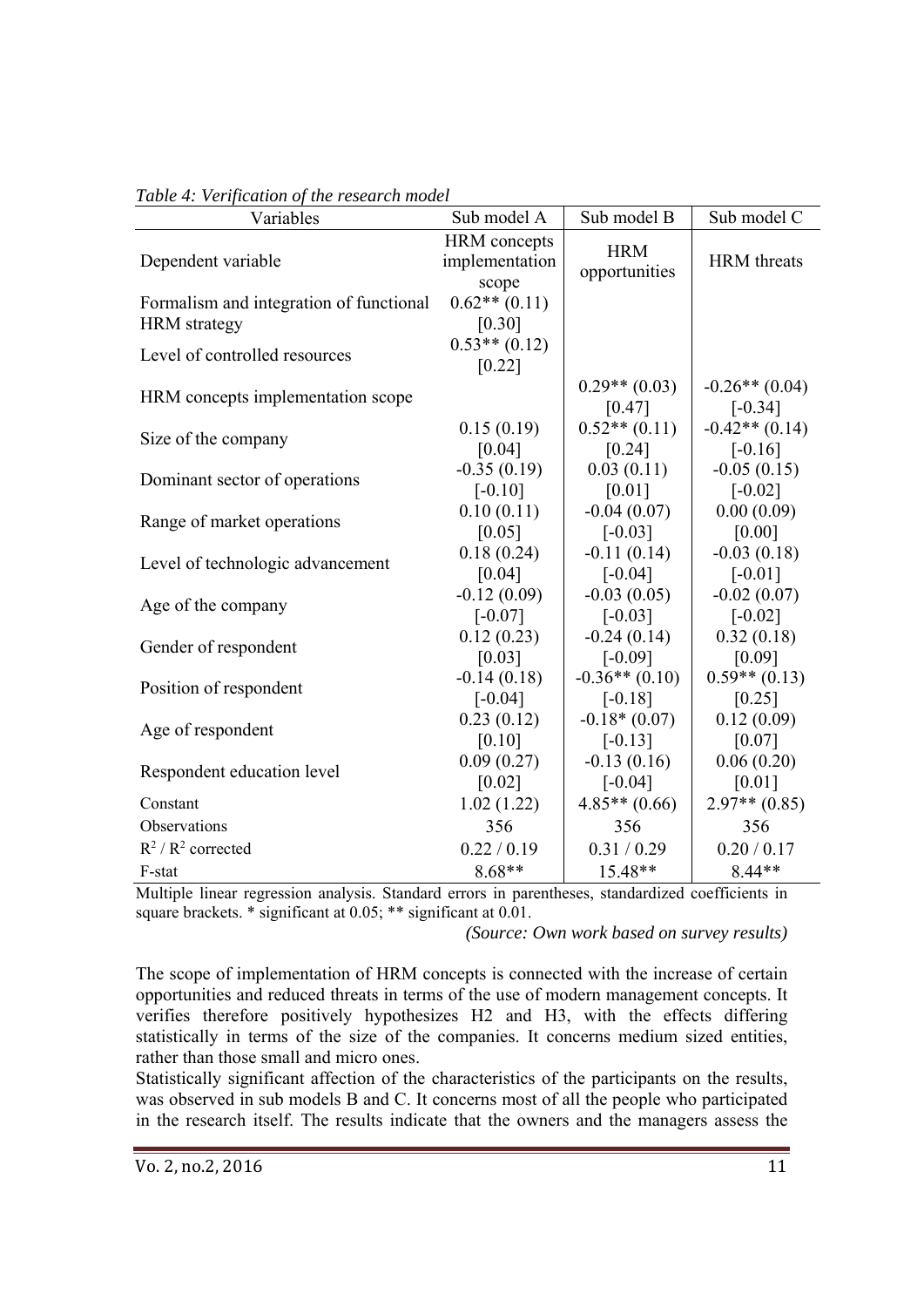opportunities higher and assess the threats lower resulting from the implementation of the HR concepts, than the regular employees. Further analysis give the average mark of those variables at the level:

– in terms of HRM opportunities: owners (5.08), managers (5.47), employees (4.46),

in terms of HRM threats: owners  $(2.53)$ , managers  $(2.40)$ , employees  $(3.60)$ .

This result indicates a significant subjectivities in the results concerning the effects of HRM concepts implementation in practice, which requires further research.

All the sub models presented are statistically significant. Their adjustment with the use of coefficient of determination  $\mathbb{R}^2$ , indicates that circa 20% (sub models A and C) and circa 30% (sub model A) of the changeability of the dependent variables are explained by the predictors. Due to the complexity of the theoretic constructs considered in this research, and their shaping by many qualitative and unquantifiable factors, and due to the relatively low level of standard errors, the proposed research model can be considered as satisfactory.

## **Conclusion**

The management solutions used in the area of personal function and human resources are a potential source of many benefits for the modern management processes. They take into account for an example growth of competencies and engagement of the resources, and improvement of the brand perception on the market. On the other side however the implementation of the HRM concepts is associated with certain threats, which are connected for an example to negative socio-cultural changes or disorganization and organizational distortions in the company. Human resources management concepts play a big role in terms of small business. Their implementation may positively influence on reducing the pressure put on the owners by segregating duties within the company, but unjustified cost of implementation may also arise. It is confirmed by the research presented in this article, conducted on the sample of 356 SME sector companies from the EU. Based on them, the following theoretic implications are formulated:

- to most often used activities from the area of human resources management concepts in small business we can include supporting employees in solving their personal problems and keeping work life balance, solutions that support the development of competencies and the tools related to the area of social platforms,
- in the researched companies the least use are the concepts that have a relatively low level of application due to the specifics of small business: analytical methods used to measure the efficiency and the internationalization of resources,
- a number of human resources management concepts are applicable for the small business, although they were developed in the large entities.

The article enriches the theory of management by identification and interpretation of significant correlations among the scope of HRM concepts implementation and the level of formalism and integration of functional HRM strategy, as well as the level of controlled resources in small business. Given results allow to formulate the following methodological implications:

– the specifics of the small business was observed in the research, showing itself in the growth of the use of the management solutions in the area of personal function together with the size of the entity. It confirms earlier observations and significant differences between the size of the entities (Rutherford*et al.*, 2001),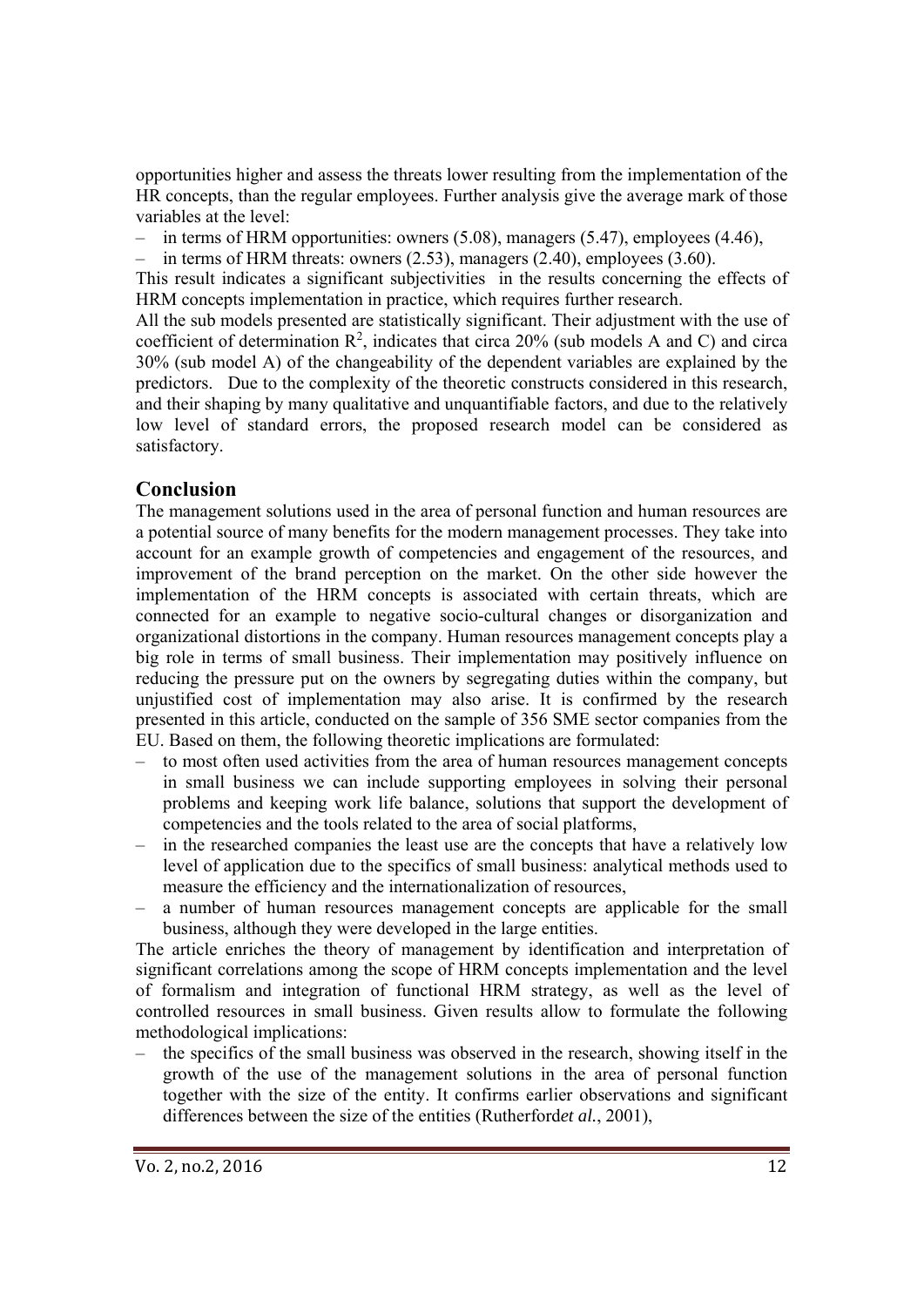– high level of respondents subjectivism indicating the need to use more complex scientific methods and tools. Interesting solution in this case may be the use of methodological triangulation (Böhme*et al.*, 2012).

The presented results may be useful to the owners and managers of those SME sector companies that look for economic confirmation for the planned increase of the scope of HRM management concepts implementation. Based on this the following managerial implications can be given:

- in order to achieve growth of the scope of HRM concepts implementation the entrepreneurs should increase the level of formalism and integration of functional HRM strategy, connecting the concepts with long term plans in terms of human capital development within the organization. They must secure an appropriate level of financial and non-financial resources of the company, necessary to take investment actions and shaping positive socio-cultural conditions,
- it should be predicted that growth of scope of HRM concepts implementation will give opportunities and reduce the threats resulting from the human resources management system mainly in small and medium-sized enterprises than in micro companies. It gives a valid stand that for the scope of HRM concepts implementation should be developed most of all in the bigger companies from the small business category.

Applying the conclusion and practical implications given in this article, the constraints resulting from the research should be taken into account (Geletkanycz, Tepper, 2012). The following can be included to them:

- cognitive constraints resulting from the inductive research approach (Popper, 2005),
- high level of subjectivity of the answers, resulting both from the used research technique (Wright, 2005), and the characteristics of the subjects researched on the ground of management sciences (Johnson, Duberley, 2003),
- the use of the cross-sectional studies, which do not take into account the changes occurring in surveyed enterprises in time (Bryman and Bell, 2007).

The presented research for sure require continuation. As for interesting directions that can be mentioned is co-existence analysis (Bienkowska and Zgrzywa-Ziemak, 2014) of various human resources management concepts implementation in small business, and as well the use of the methods and research techniques that reduce the subjectivism of the participants.

## **References**

Akinci, C., and Saunders, M.N.K. (2015), Using questionnaire surveys for withinorganisation HRD research. In Saunders, M.N.K. and Tosey, P. (eds) *Handbook of research methods on human resource development*. Cheltenham: Edward Elgar Publishing, pp. 217-242.

Armstrong, M. and Taylor, S. (2014). *Armstrong's handbook of human resource management practice*. London: Kogan Page Publishers.

Aspin, D.N. (2007). *Philosophical perspectives on lifelong learning.* Melbourne: Springer.

Ayyagari, M., Beck, T. and Demirgüç-Kunt, A. (2007). Small and medium enterprises across the globe. *Small Business Economics*, 29(4), pp. 415-434.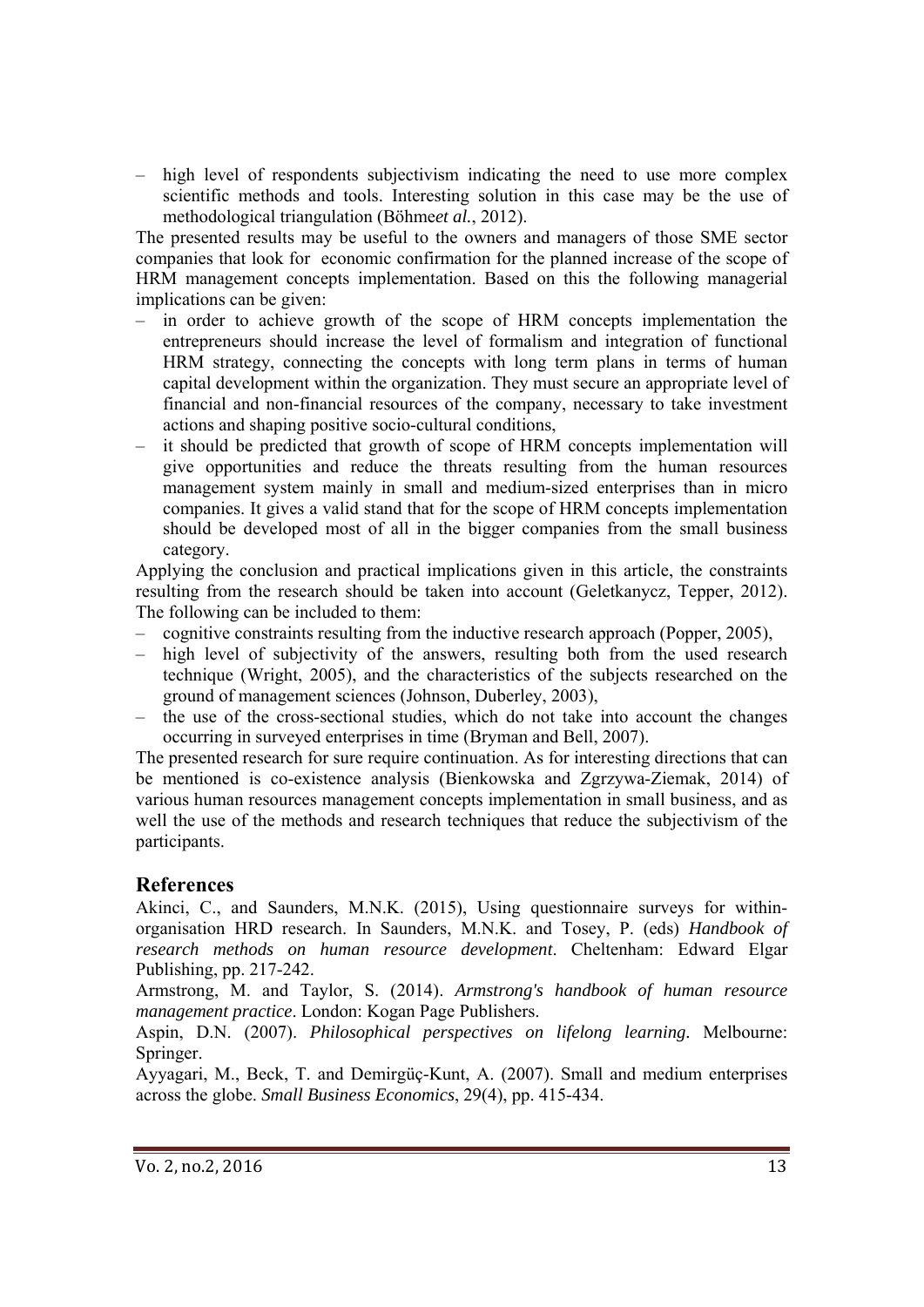Babbie, E. (2014). *The basics of social research*. Belmont: Wadsworth Cengage Learning.

Bannier, C.E. and Zahn S. (2012). Are SMEs large firms in miniature? Evidence from the growth of German SMEs. *International Journal of Entrepreneurship and Small Business*, 17(2), pp. 220-248.

Baptista, R., Escária, V. and Madruga, P. (2008). Entrepreneurship, regional development and job creation: the case of Portugal. *Small Business Economics*, 30(1), pp. 49-58.

Barrett, R. and Mayson, S. (2007). Human resource management in growing small firms. *Journal of Small Business and Enterprise Development*, 14(2), pp. 307-320.

Benscoter, G.M. (2012). *The encyclopedia on human resource management*. San Francisco: John Wiley & Sons.

Berisha, G. and Pula, J.S. (2015). Defining Small and Medium Enterprises: a critical review. *Academic Journal of Business, Administration, Law and Social Sciences*, 1(1), pp. 17-28.

Bienkowska A. and Zgrzywa-Ziemak, A. (2014). The coexistence of controlling and other management methods. *Operations Research and Decisions*, 24(2), pp. 5-33.

Böhme, T., Childerhouse, P., Deakins, E. and Towill, D. (2012). A method for reconciling subjectivist and objectivist assumptions in management research. *Journal of Leadership & Organizational Studies*, 19(3), pp. 369-377.

Brewster, C. and Mayrhofer, W. (2012). *Handbook of research on comparative human resource management*. Cheltenham: Edward Elgar Publishing Limited.

Bridge, S. and O'Neill, K. (2013). *Understanding enterprise: entrepreneurship and small business*. New York: Palgrave Macmillan.

Bryman, A. and Bell, E. (2007). *Business research methods*. New York: Oxford University Press.

Burns, R.B. and Burns, R.A. (2008). *Business research methods and statistics using SPSS*. London: SAGE Publications.

Buzetto-More, N.A. (2007). *Advanced principles of effective e-learning.* Santa Rosa: Informing Science Press.

Callegaro, M., Manfreda, K.L. and Vehovar, V. (2015). *Web survey methodology*. London: Sage Publications.

Carlson D.S., Upton, N. and Seaman, S. (2006). The impact of human resource practices and compensation design on performance: an analysis of family-owned SMEs. *Journal of Small Business Management*, 44(4), pp. 531-543.

Castilla, E.J. (2008). Gender, race, and meritocracy in organizational careers. *American Journal of Sociology*, 113(6), pp. 1479-1526.

Chang, H. and Chang, L. (2015). The impact of human resources management going international. *Scholedge International Journal of Management & Development*, 2(3), pp. 5-9.

Cohen, J. (1992). A power primer. *Psychological Bulletin*, 112(1), pp. 155-159.

Commission Recommendation (2003). 2003/361/EC of 6 May 2003 concerning the definition of small and medium-sized enterprises. *Official Journal of the European Union*, L 124, 20.5.2003.

Commission Regulation (2004). 364/2004 of 25 February 2004 amending Regulation (EC) No 70/2001 as regards the extension of its scope to include aid for research and development. *Official Journal of the European Union*, L 63/22, 28.2.2004.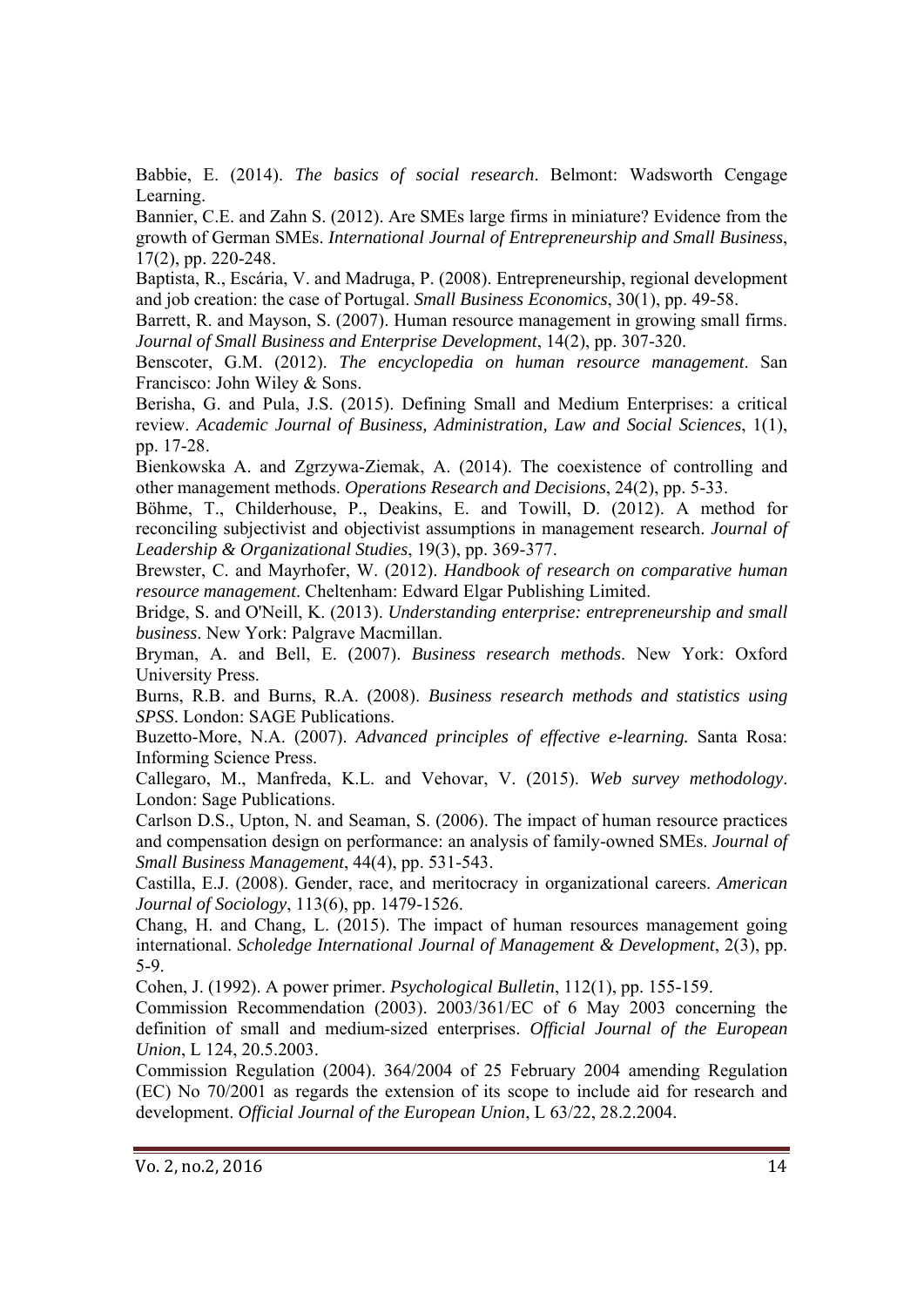Cronbach, L.J. (1951). Coefficient alpha and the internal structure of tests. *Psychometrika*, 16(3), pp. 297-334.

Crook, T.R., Todd, S.Y., Combs, J.G., Woehr, D.J. and Ketchen, D.J. (2011). Does human capital matter? A meta-analysis of the relationship between human capital and firm performance. *Journal of Applied Psychology*, 96(3), pp. 443-456.

Dhar, R.L. (2008). *Strategic human resource management*. New Delhi: Excel Books.

Dixon, P. and Woolner, P. (2012). Quantitative data analysis: using SPSS. In Briggs, A.R.J., Coleman, M. and Morrison, M. (eds.) *Research methods in educational leadership and management*. London: Sage Publications, pp. 340-362.

Dwivedula, R., Bredillet, C. and Müller, R. (2015). Towards an understanding of work motivation in temporary organizations, *PM World Journal*, 4(9), pp. 1-12.

European Commission (2015). *User guide to the SME Definition*. Luxembourg: Publications Office of the European Union.

Geletkanycz, M. and Tepper, B.J. (2012). From the editors: publishing in AMJ - part 6: discussing the implications. *Academy of Management Journal*, 55(2), pp. 256-260.

Gia-Pham, K. (2008). *Talent management: recruitment methodologies - an overview*. Norderstedt: GRIN Verlag.

Grant, A.M., Dutton, J.E. and Rosso, B.D. (2008). Giving commitment: employee support programs and the prosocial sensemaking process. *Academy of Management Journal*, 51(5), pp. 898-918.

Greene, P.G., Brush, C.G., and Brown, T.E. (1997), Resources in small firms: an exploratory study. *Journal of Small Business Strategy*, 8(2), pp. 25-40.

Grzesiak, M. (2014). *Development of the enterprises' competitiveness in the context of demographic challenges.* Hamburg: Baltic Sea Academy.

Hair, J.F., Black, W.C., Babin, B.J., Anderson, R.E. and Tatham, R.L. (2006). *Multivariate data analysis*. 6th ed. New Jersey: Pearson Prentice Hall.

Hayton, J.C. (2003). Strategic human capital management in SMEs: An empirical study of entrepreneurial performance. *Human Resource Management*, 42(4), pp. 375-391.

Hunter, I. and Saunders, J. (2007). *Human resources outsourcing: solutions, suppliers, key processes and the current market*. Hampshire: Gower Publishing Limited.

Johnson, P. and Duberley J. (2003). Reflexivity in management research. *Journal of Management Studies*, 40(5), pp. 1279-1303.

Keh, H.T., Nguyen, T.T.M. and Ng, H.P. (2007). The effects of entrepreneurial orientation and marketing information on the performance of SMEs. *Journal of Business Venturing*, 22(4), pp. 592-611.

King-Kauanui, S., Ngoc, S.D. and Ashley-Cotleur, S. (2006). Impact of human resource management: SME performance in Vietnam. *Journal of Developmental Entrepreneurship*, 11(1), pp. 79-95.

Kock, H. and Ellström, P.-E. (2011). Formal and integrated strategies for competence development in SMEs. *Journal of European Industrial Training*, 35(1), pp.71-88.

Koh, S.C.L., Demirbag, M., Bayraktar, E., Tatoglu, E. and Zaim, S. (2007). The impact of supply chain management practices on performance of SMEs. *Industrial Management & Data Systems*, 107(1), pp. 103-124.

Kotey, B. and Slade, P. (2005). Formal human resource management practices in small growing firms. *Journal of Small Business Management*, 43(1), pp. 16-40.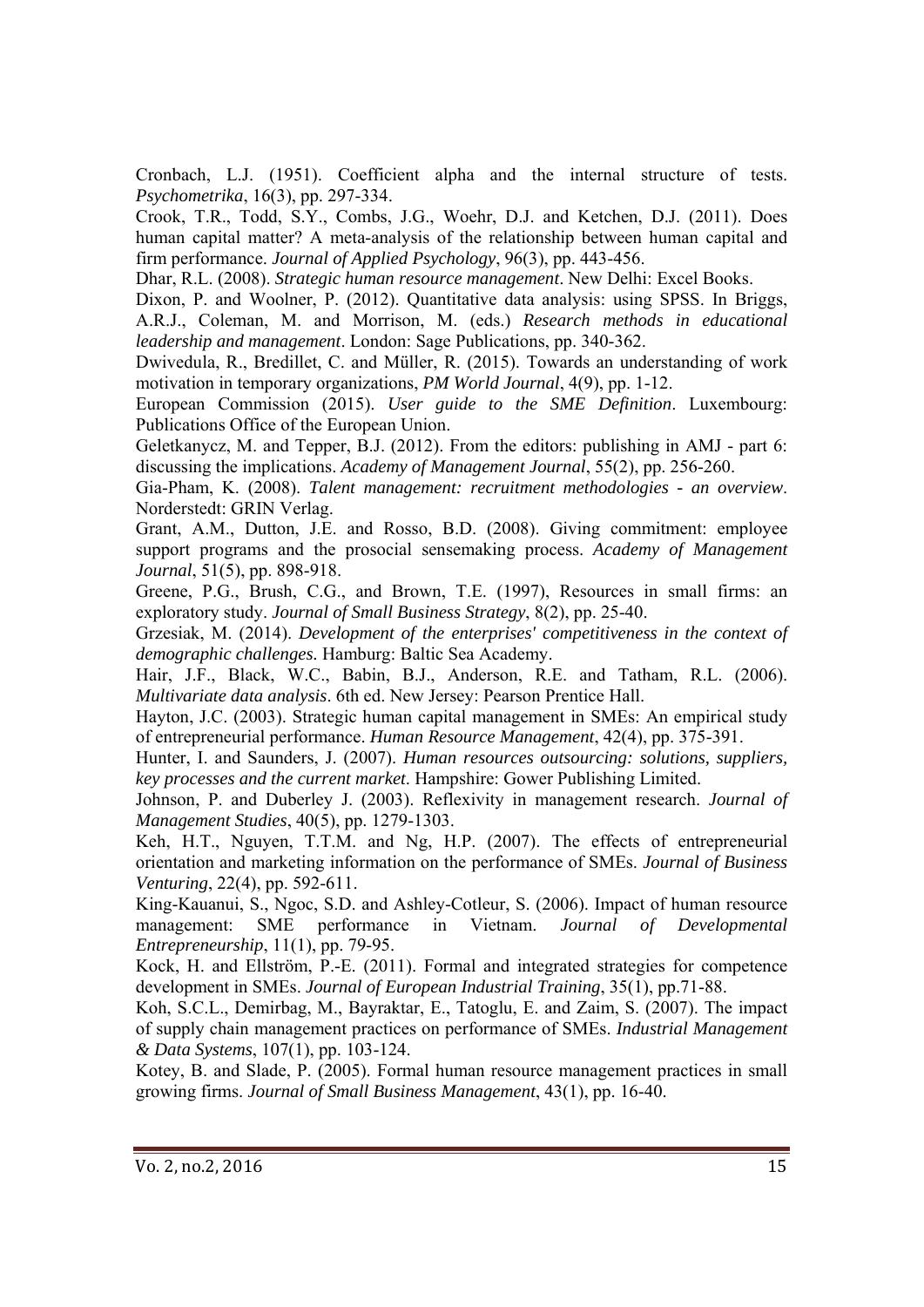Lancaster, G. (2007). *Research methods in management*. Oxford: Elsevier Butterworth-Heinemann.

Losey, M., Meisinger, S. and Ulrich, D. (2005). *The future of human resource management*, Alexandria: John Wiley & Sons.

Martin, J. (2010). *Key concepts in human resource management*. London: SAGE Publications Ltd.

Massey, K.B. and Campbell, N. (2013). Human resources management: big problem for small business?. *Entrepreneurial Executive*, 18, pp. 77-88.

Mazzarol, T., Reboud, S. and Soutar, G.N. (2009). Strategic planning in growth oriented small firms. *International Journal of Entrepreneurial Behavior & Research*, 15(4), pp. 320-345.

Popper, K.(2005).*The logic of scientific discovery*. London: Routledge Classics.

Robu, M. (2013). The dynamic and importance of SMEs in economy. *The USV Annals of Economics and Public Administration*, 13(1/17), pp. 84-89.

Rutherford, M.W., McMullen, P. and Oswald, S. (2001). Examining the issue of size and the small business: A self organizing map approach. *Journal of Business & Economic Studies*, 7(2), pp. 64-79.

Salvatore, S. and Valsiner, J. (2010). Between the general and the unique. Overcoming the nomothetic versus idiographic opposition. *Theory & Psychology*, 20(6), pp. 817-833. Sapsford, R. (2007). *Survey research, 2nd ed*. London: Sage Publications.

Sarstedt, M., and Mooi, E. (2014). *A concise guide to market research*. Berlin-Heidelberg: Springer-Verlag.

Schaufeli, W.B. and Salanova, M. (2007). Enhancing work engagement through the management of human resources. In Naswall, K., Hellgren, J., and Sverke M. (eds.) *The Individual in the Changing Working Life*. Cambridge: Cambridge University Press, pp. 380-402.

Schmiemann, M. (2009). SMEs were the Main Drivers of Economic Growth between 2004 and 2006. *Statistics in Focus*, 71, pp. 1-7.

Shaw, J.D., Park, T.-Y. and Kim, E. (2013). A resource-based perspective on human capital losses, HRM investments, and organizational performance. *Strategic Management Journal*, 34(5), pp. 572–589.

Sims, R.R. (2002). *Organizational success through effective human resource management*. Westport: Quorum books.

Sivertzen, A.-M., Nilsen, E.R. and Olafsen, A.H. (2013). Employer branding: employer attractiveness and the use of social media. *Journal of Product and Brand Management*, 22(7), pp. 473-483.

Storey, D.J. and Greene, F.J. (2010). *Small business and entrepreneurship*. Essex: Pearson Education Limited.

Torres-Coronas, T. and Arias-Oliva, M. (2009). *Encyclopedia of human resources information systems: challenges in e-HRM*. Hershey: IGI Global.

Wagner, W.E. (2015). *Using IBM SPSS Statistics for social statistics and research methods*. Thousand Oaks: Sage Publications.Welsh, J.A. and White J.F. (1981). A small business is not a little big business. *Harvard Business Review*, 59(4), pp. 18-32.

Wood, S.J. and Wall T.D. (2007). Work enrichment and employee voice in human resource management-performance studies, *The International Journal of Human Resource Management*, 18(7), pp. 1335-1372.